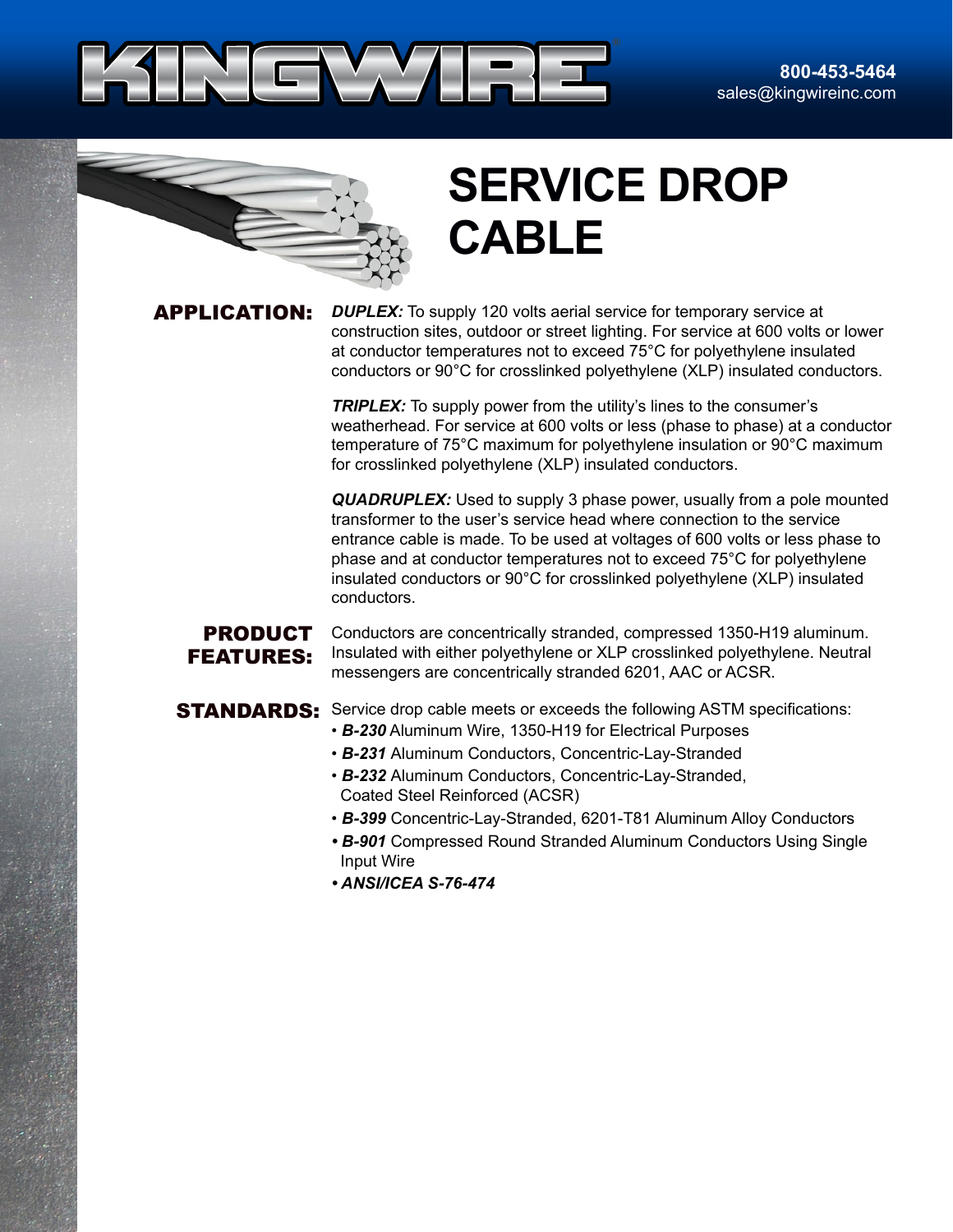|                 |                           |                         | <b>KINGWIRE Duplex Service Drop - Aluminum Conductor AAC</b> |                           |               |                                      |                          |       |                  |      |
|-----------------|---------------------------|-------------------------|--------------------------------------------------------------|---------------------------|---------------|--------------------------------------|--------------------------|-------|------------------|------|
|                 |                           | <b>Phase Conductors</b> |                                                              | <b>Bare Neutral</b>       |               |                                      | Weight<br>per 1000 (lbs) |       | Rating<br>(AMPS) |      |
| Code Word       | <b>Size</b><br><b>AWG</b> | <b>Strand</b>           | <b>Insulation</b><br><b>Thickness</b><br>(MLS)               | <b>Size</b><br><b>AWG</b> | <b>Strand</b> | <b>Breaking</b><br>Strength<br>(lbs) | <b>XLP</b>               | Poly  | <b>XLP</b>       | Poly |
| Peakingese      | 6                         | Solid                   | 45                                                           | 6                         | 7/w           | 563                                  | 63.5                     | 61.7  | 85               | 70   |
| Collie          | 6                         | 7/w                     | 45                                                           | $6\phantom{1}6$           | 7/w           | 563                                  | 66.8                     | 63.1  | 85               | 70   |
| Dachshund       | 4                         | Solid                   | 45                                                           | 4                         | 7/w           | 881                                  | 95.5                     | 93.4  | 110              | 90   |
| Spaniel         | 4                         | 7/w                     | 45                                                           | 4                         | 7/w           | 881                                  | 100.5                    | 95.4  | 110              | 90   |
| Doberman        | 2                         | 7/w                     | 45                                                           | 2                         | 7/w           | 1,350                                | 152.7                    | 145.7 | 150              | 120  |
| <b>Malamute</b> | 1/0                       | 19/w                    | 60                                                           | 1/0                       | 7/w           | 1,990                                | 242.6                    | 234.2 | 205              | 160  |

# **KINGWIRE Duplex Service Drop - Aluminum Conductor ACSR - Neutral Messenger**

| Code Word      | <b>Phase Conductors</b>   |               |                                         |                           | <b>Bare Neutral</b> |                                      | per 1000 (lbs) | Weight | Rating<br>(AMPS) |      |
|----------------|---------------------------|---------------|-----------------------------------------|---------------------------|---------------------|--------------------------------------|----------------|--------|------------------|------|
|                | <b>Size</b><br><b>AWG</b> | <b>Strand</b> | Insulation<br><b>Thickness</b><br>(MLS) | <b>Size</b><br><b>AWG</b> | <b>Strand</b>       | <b>Breaking</b><br>Strength<br>(lbs) | <b>XLP</b>     | Poly   | <b>XLP</b>       | Poly |
| Setter         | 6                         | Solid         | 45                                      | 6                         | 6/1                 | 1,190                                | 75.0           | 73.2   | 85               | 70   |
| Shepherd       | 6                         | 7/w           | 45                                      | $6\phantom{1}6$           | 6/1                 | 1,190                                | 78.3           | 74.6   | 85               | 70   |
| Eskimo         | 4                         | Solid         | 45                                      | 4                         | 6/1                 | 1,860                                | 113.7          | 111.6  | 110              | 90   |
| <b>Terrier</b> | $\overline{4}$            | 7/w           | 45                                      | $\overline{4}$            | 6/1                 | 1,860                                | 118.7          | 113.6  | 110              | 90   |
| Chow           | 2                         | 7/w           | 45                                      | 2                         | 6/1                 | 2,850                                | 181.7          | 174.7  | 150              | 120  |
| <b>Bull</b>    | 1/0                       | 19/w          | 60                                      | 1/0                       | 6/1                 | 4,380                                | 288.7          | 280.3  | 200              | 160  |

| KINGWIRE Duplex Service Drop - Aluminum Conductor AAAC - Alloy Neutral Messenger |                           |                         |                                                |                           |                     |                                      |                          |       |                  |      |  |  |  |
|----------------------------------------------------------------------------------|---------------------------|-------------------------|------------------------------------------------|---------------------------|---------------------|--------------------------------------|--------------------------|-------|------------------|------|--|--|--|
|                                                                                  |                           | <b>Phase Conductors</b> |                                                |                           | <b>Bare Neutral</b> |                                      | Weight<br>per 1000 (lbs) |       | Rating<br>(AMPS) |      |  |  |  |
| Code Word                                                                        | <b>Size</b><br><b>AWG</b> | Strand                  | <b>Insulation</b><br><b>Thickness</b><br>(MLS) | <b>Size</b><br><b>AWG</b> | Strand              | <b>Breaking</b><br>Strength<br>(lbs) | <b>XLP</b>               | Poly  | <b>XLP</b>       | Poly |  |  |  |
| Chihuahua                                                                        | 6                         | Solid                   | 45                                             | 6                         | 7/w                 | 1,110                                | 67.6                     | 65.8  | 85               | 70   |  |  |  |
| Vizsla                                                                           | 6                         | 7/w                     | 45                                             | 6                         | 7/w                 | 1,110                                | 70.9                     | 67.2  | 85               | 70   |  |  |  |
| Harrier                                                                          | 4                         | Solid                   | 45                                             | 4                         | 7/w                 | 1,760                                | 102.0                    | 99.9  | 110              | 90   |  |  |  |
| Whippet                                                                          | $\overline{4}$            | 7/w                     | 45                                             | $\overline{4}$            | 7/w                 | 1,760                                | 107.0                    | 101.9 | 110              | 90   |  |  |  |
| Schnauzer                                                                        | 2                         | 7/w                     | 45                                             | 2                         | 7/w                 | 2,800                                | 163.3                    | 156.2 | 150              | 120  |  |  |  |
| Heeler                                                                           | 1/0                       | 19/w                    | 60                                             | 1/0                       | 7/w                 | 4,460                                | 259.2                    | 250.8 | 200              | 160  |  |  |  |

\* Note: Designated sizes are ACSR 6/1 diameter equivalent resistivity per ASTM-B-399 for 6201. Conductor temperature of 90°C for XLP, 75°C for Poly; ambient temperatures of 40°C; emissivity 0.9; 2ft/sec. wind in sun.

\*\* To determine current ampacity by conductor size, please consult The National Electric Code, latest edition. The data is approximate and subject to normal manufacturing tolerances.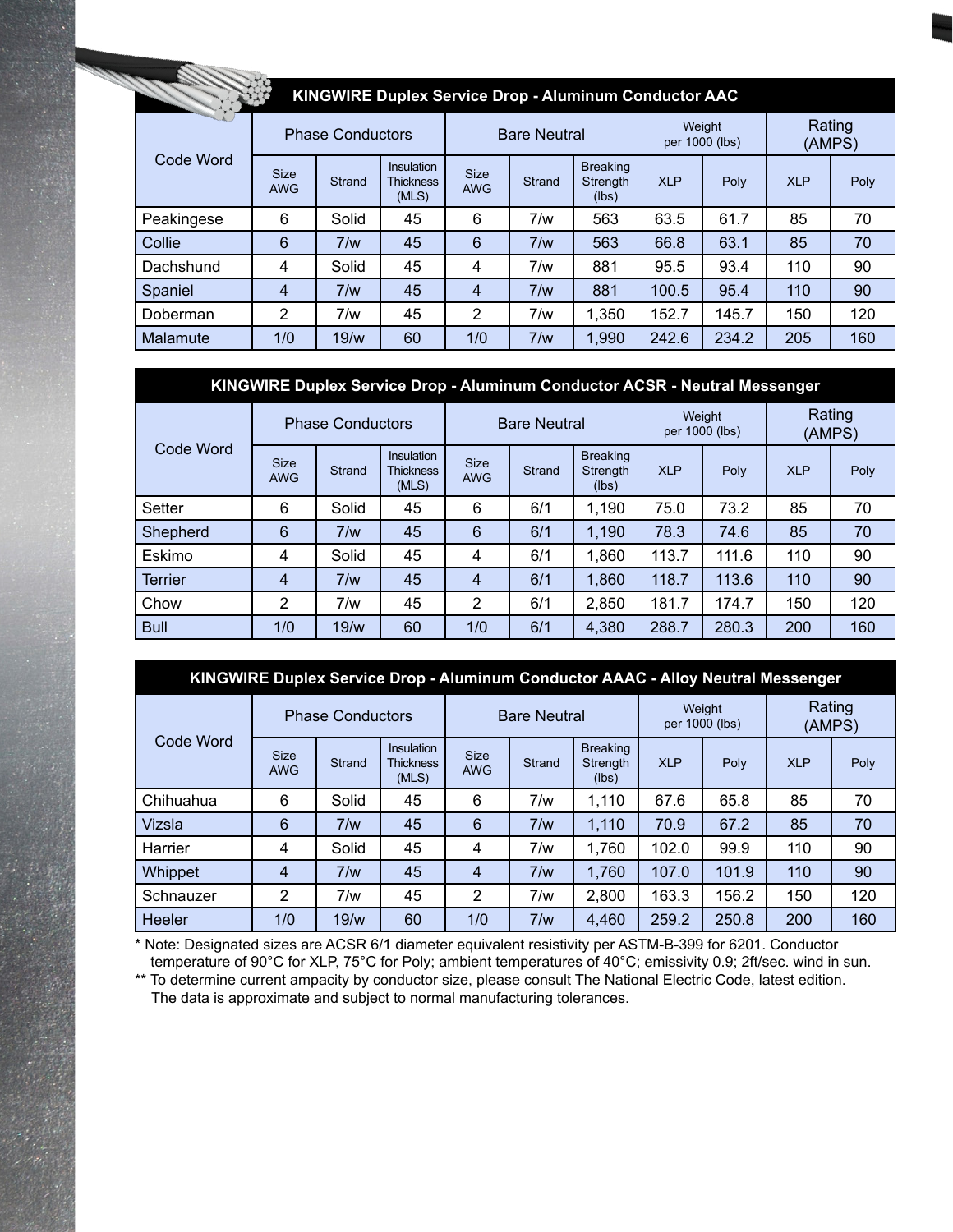|                  | KINGWIRE Triplex Service Drop - AAAC-Alloy Neutral Messenger |                         |                                         |                           |                     |                                      |            |                          |                  |      |  |  |  |
|------------------|--------------------------------------------------------------|-------------------------|-----------------------------------------|---------------------------|---------------------|--------------------------------------|------------|--------------------------|------------------|------|--|--|--|
|                  |                                                              | <b>Phase Conductors</b> |                                         |                           | <b>Bare Neutral</b> |                                      |            | Weight<br>per 1000 (lbs) | Rating<br>(AMPS) |      |  |  |  |
| Code Word        | <b>Size</b><br><b>AWG</b>                                    | Strand                  | Insulation<br><b>Thickness</b><br>(MLS) | <b>Size</b><br><b>AWG</b> | Strand              | <b>Breaking</b><br>Strength<br>(lbs) | <b>XLP</b> | Poly                     | <b>XLP</b>       | Poly |  |  |  |
| Minex            | 6                                                            | Solid                   | 45                                      | 6                         | 7                   | 1,110                                | 106.6      | 102.9                    | 85               | 70   |  |  |  |
| Hippa            | 6                                                            | 7/w                     | 45                                      | 6                         | 7                   | 1,110                                | 107.0      | 105.7                    | 85               | 70   |  |  |  |
| Prawn            | 4                                                            | Solid                   | 45                                      | 4                         | 7                   | 1,760                                | 158.4      | 154.1                    | 110              | 90   |  |  |  |
| <b>Barnacles</b> | 4                                                            | 7/w                     | 45                                      | $\overline{4}$            | 7                   | 1,760                                | 160.0      | 157.0                    | 110              | 90   |  |  |  |
| Shrimp           | 2                                                            | 7/w                     | 45                                      | 2                         | 7                   | 2,800                                | 243.0      | 238.0                    | 150              | 115  |  |  |  |
| Gammarus         | 1/0                                                          | 7/w                     | 60                                      | 1/0                       | 7                   | 4,460                                | 390.0      | 384.0                    | 200              | 155  |  |  |  |
| Leda             | 1/0                                                          | 19/w                    | 60                                      | 1/0                       | 7                   | 4,460                                | 384.0      | 378.0                    | 200              | 155  |  |  |  |
| Dungenese        | 2/0                                                          | 7/w                     | 60                                      | 2/0                       | 7                   | 5,390                                | 481.0      | 474.0                    | 230              | 180  |  |  |  |
| Cyclops          | 2/0                                                          | 19/w                    | 60                                      | 2/0                       | 7                   | 5,390                                | 473.0      | 467.0                    | 230              | 180  |  |  |  |
| Flustra          | 3/0                                                          | 19/w                    | 60                                      | 3/0                       | 7                   | 6,790                                | 596.0      | 589.1                    | 260              | 205  |  |  |  |
| Lepas            | 4/0                                                          | 19/w                    | 60                                      | 4/0                       | 7                   | 8,560                                | 725.0      | 716.0                    | 300              | 235  |  |  |  |

**KINGWIRE Triplex Service Drop - Aluminum Conductor - AAAC - Alloy Reduced Neutral Messenger**

| Code Word |                           | <b>Phase Conductors</b> |                                         |                           | <b>Bare Neutral</b> |                                      | Weight     | per 1000 (lbs) | Rating<br>(AMPS) |      |
|-----------|---------------------------|-------------------------|-----------------------------------------|---------------------------|---------------------|--------------------------------------|------------|----------------|------------------|------|
|           | <b>Size</b><br><b>AWG</b> | Strand                  | Insulation<br><b>Thickness</b><br>(MLS) | <b>Size</b><br><b>AWG</b> | <b>Strand</b>       | <b>Breaking</b><br>Strength<br>(lbs) | <b>XLP</b> | Poly           | <b>XLP</b>       | Poly |
| Artemia   | 4                         | Solid                   | 45                                      | 6                         | 7                   | 1,110                                | 134.0      | 132.0          | 110              | 90   |
| Crab      | 4                         | 7/w                     | 45                                      | 6                         | 7                   | 1,110                                | 144.0      | 141.2          | 110              | 90   |
| Solaster  | 2                         | 7/w                     | 45                                      | 4                         | 7                   | 1,760                                | 216.0      | 212.6          | 150              | 115  |
| Sandcrab  | 1/0                       | 7/w                     | 60                                      | $\overline{2}$            | 7                   | 2,800                                | 348.0      | 341.0          | 200              | 155  |
| Echinus   | 1/0                       | 19/w                    | 60                                      | 2                         | 7                   | 2,800                                | 342.0      | 336.0          | 200              | 155  |
| Crayfish  | 2/0                       | 7/w                     | 60                                      | 1                         | 7                   | 3,530                                | 452.6      | 422.5          | 230              | 180  |
| Sipho     | 2/0                       | 19/w                    | 60                                      | 1                         | 7                   | 3,530                                | 441.0      | 422.5          | 230              | 180  |
| Fulgar    | 3/0                       | 19/w                    | 60                                      | 1/0                       | 7                   | 4,460                                | 525.0      | 518.0          | 260              | 205  |
| Arca      | 4/0                       | 19/w                    | 60                                      | 2/0                       | 7                   | 5,360                                | 640.0      | 632.0          | 300              | 235  |

**KINGWIRE Triplex Service Drop - Aluminum Conductor - AAC - Neutral Messenger**

|              |                           | <b>Phase Conductors</b> |                                                |                           | <b>Bare Neutral</b> |                                      |            | Weight<br>per 1000 (lbs) | Rating<br>(AMPS) |      |
|--------------|---------------------------|-------------------------|------------------------------------------------|---------------------------|---------------------|--------------------------------------|------------|--------------------------|------------------|------|
| Code Word    | <b>Size</b><br><b>AWG</b> | <b>Strand</b>           | <b>Insulation</b><br><b>Thickness</b><br>(MLS) | <b>Size</b><br><b>AWG</b> | <b>Strand</b>       | <b>Breaking</b><br>Strength<br>(lbs) | <b>XLP</b> | Poly                     | <b>XLP</b>       | Poly |
| Haiotis      | 6                         | Solid                   | 45                                             | 6                         | 7                   | 563                                  | 102.5      | 98.8                     | 85               | 70   |
| Patella      | 6                         | 7/w                     | 45                                             | 6                         | 7                   | 563                                  | 104.0      | 101.6                    | 85               | 70   |
| <b>Fusus</b> | 4                         | Solid                   | 45                                             | 4                         | 7                   | 881                                  | 151.9      | 147.6                    | 110              | 90   |
| Oyster       | 4                         | 7/w                     | 45                                             | 4                         | 7                   | 881                                  | 154.0      | 151.7                    | 110              | 90   |
| Clam         | 2                         | 7/w                     | 45                                             | 2                         | 7                   | 1,350                                | 232.0      | 228.0                    | 150              | 115  |
| <b>Murex</b> | 1/0                       | 7/w                     | 1/0                                            | 1/0                       | 7                   | 1,990                                | 374.0      | 367.0                    | 200              | 155  |
| Purpura      | 1/0                       | 19/w                    | 1/0                                            | 1/0                       | 7                   | 1,990                                | 368.0      | 362.0                    | 200              | 155  |
| Nassa        | 2/0                       | 7/w                     | 2/0                                            | 2/0                       | 7                   | 2.510                                | 461.0      | 453.0                    | 230              | 180  |
| Melita       | 3/0                       | 19/w                    | 3/0                                            | 3/0                       | 19                  | 3,310                                | 585.2      | 562.9                    | 260              | 205  |
| Portunus     | 4/0                       | 19/w                    | 4/0                                            | 4/0                       | 19                  | 4,020                                | 693.0      | 684.0                    | 300              | 235  |
| Nannynose    | 336.4                     | 19/w                    | 336.4                                          | 336.4                     | 19                  | 6,146                                | 1,111.0    | 1,096.0                  | 380              | 290  |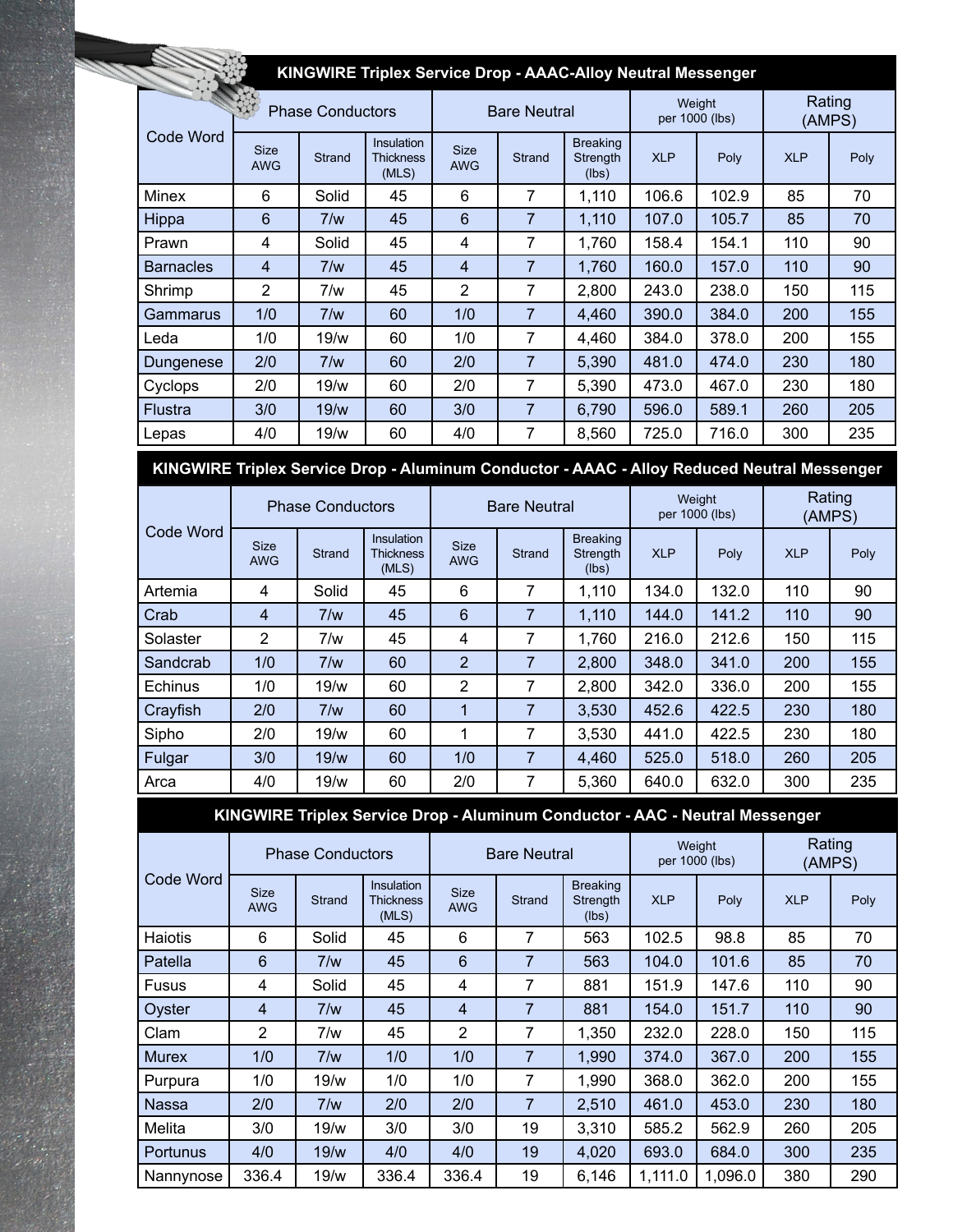| Triplex Service Drop - Aluminum Conductor - Full Size ACSR Messenger |                           |                         |                                         |                           |                     |                                      |            |                          |                  |      |  |  |
|----------------------------------------------------------------------|---------------------------|-------------------------|-----------------------------------------|---------------------------|---------------------|--------------------------------------|------------|--------------------------|------------------|------|--|--|
|                                                                      |                           | <b>Phase Conductors</b> |                                         |                           | <b>Bare Neutral</b> |                                      |            | Weight<br>per 1000 (lbs) | Rating<br>(AMPS) |      |  |  |
| Code Word                                                            | <b>Size</b><br><b>AWG</b> | <b>Strand</b>           | Insulation<br><b>Thickness</b><br>(MLS) | <b>Size</b><br><b>AWG</b> | Strand              | <b>Breaking</b><br>Strength<br>(lbs) | <b>XLP</b> | Poly                     | <b>XLP</b>       | Poly |  |  |
| Paludina                                                             | 6                         | Solid                   | 45                                      | 6                         | 6/1                 | 1,190                                | 114        | 113                      | 85               | 70   |  |  |
| Voluta                                                               | 6                         | 7/w                     | 45                                      | 6                         | 6/1                 | 1,190                                | 115        | 112                      | 85               | 70   |  |  |
| Whelk                                                                | 4                         | Solid                   | 45                                      | 4                         | 6/1                 | 1,860                                | 163        | 161                      | 110              | 90   |  |  |
| Periwinkle                                                           | $\overline{4}$            | 7/w                     | 45                                      | 4                         | 6/1                 | 1,860                                | 172        | 169                      | 110              | 90   |  |  |
| Conch                                                                | 2                         | 7/w                     | 45                                      | $\overline{2}$            | 6/1                 | 2,850                                | 262        | 257                      | 150              | 115  |  |  |
| <b>Neritina</b>                                                      | 1/0                       | 7/w                     | 60                                      | 1/0                       | 6/1                 | 4,380                                | 420        | 414                      | 200              | 115  |  |  |
| Cenia                                                                | 1/0                       | 19/w                    | 60                                      | 1/0                       | 6/1                 | 4,380                                | 414        | 408                      | 200              | 115  |  |  |
| Runcina                                                              | 2/0                       | 7/w                     | 60                                      | 2/0                       | 6/1                 | 5,310                                | 519        | 512                      | 230              | 180  |  |  |
| Triton                                                               | 2/0                       | 19/w                    | 60                                      | 2/0                       | 6/1                 | 5,310                                | 511        | 505                      | 230              | 180  |  |  |
| Cherrystone                                                          | 3/0                       | 7/w                     | 60                                      | 3/0                       | 6/1                 | 6,620                                | 656        | 643                      | 260              | 205  |  |  |
| Mursia                                                               | 3/0                       | 19/w                    | 60                                      | 3/0                       | 6/1                 | 6,620                                | 633        | 626                      | 260              | 205  |  |  |
| Razor                                                                | 4/0                       | 7/w                     | 60                                      | 4/0                       | 6/1                 | 8,350                                | 814        | 799                      | 300              | 235  |  |  |
| Zuzara                                                               | 4/0                       | 19/w                    | 60                                      | 4/0                       | 6/1                 | 8,350                                | 785        | 777                      | 300              | 235  |  |  |
| Limot                                                                | 336.4                     | 19/w                    | 80                                      | 336.4                     | 18/1                | 8,680                                | 1,160      | 1,147                    | 300              | 290  |  |  |

|                 | KINGWIRE Triplex Service Drop - Aluminum Conductor - ACSR Reduced Size Messenger |                         |                                         |                           |                     |                                      |            |                          |                  |      |  |  |  |
|-----------------|----------------------------------------------------------------------------------|-------------------------|-----------------------------------------|---------------------------|---------------------|--------------------------------------|------------|--------------------------|------------------|------|--|--|--|
|                 |                                                                                  | <b>Phase Conductors</b> |                                         |                           | <b>Bare Neutral</b> |                                      |            | Weight<br>per 1000 (lbs) | Rating<br>(AMPS) |      |  |  |  |
| Code Word       | Size<br><b>AWG</b>                                                               | <b>Strand</b>           | Insulation<br><b>Thickness</b><br>(MLS) | <b>Size</b><br><b>AWG</b> | Strand              | <b>Breaking</b><br>Strength<br>(lbs) | <b>XLP</b> | Poly                     | <b>XLP</b>       | Poly |  |  |  |
| Scallop         | 4                                                                                | Solid                   | 45                                      | 6                         | 6/1                 | 1,190                                | 142        | 139                      | 110              | 90   |  |  |  |
| <b>Strombus</b> | $\overline{4}$                                                                   | 7/w                     | 45                                      | 6                         | 6/1                 | 1,190                                | 151        | 148                      | 110              | 90   |  |  |  |
| Cockle          | $\overline{2}$                                                                   | 7/w                     | 45                                      | 4                         | 6/1                 | 1,860                                | 228        | 224                      | 150              | 115  |  |  |  |
| Janthina        | 1/0                                                                              | 7/w                     | 60                                      | $\overline{2}$            | 6/1                 | 2,850                                | 367        | 360                      | 200              | 155  |  |  |  |
| Ranella         | 1/0                                                                              | 19/w                    | 60                                      | $\overline{2}$            | 6/1                 | 2,850                                | 361        | 356                      | 200              | 155  |  |  |  |
| Cavolinia       | 2/0                                                                              | 7/w                     | 60                                      | 1                         | 6/1                 | 3,550                                | 452        | 444                      | 230              | 180  |  |  |  |
| Clio            | 2/0                                                                              | 19/w                    | 60                                      | 1                         | 6/1                 | 3,550                                | 444        | 437                      | 230              | 180  |  |  |  |
| Sanddollar      | 3/0                                                                              | 7/w                     | 60                                      | 1/0                       | 6/1                 | 4,380                                | 570        | 557                      | 260              | 205  |  |  |  |
| Aega            | 3/0                                                                              | 19/w                    | 60                                      | 1/0                       | 6/1                 | 4,380                                | 565        | 552                      | 260              | 205  |  |  |  |
| Cutlefish       | 4/0                                                                              | 7/w                     | 60                                      | 2/0                       | 6/1                 | 5,310                                | 706        | 691                      | 300              | 235  |  |  |  |
| Cerapus         | 4/0                                                                              | 19/w                    | 60                                      | 2/0                       | 6/1                 | 5,310                                | 678        | 670                      | 300              | 235  |  |  |  |
| Cowry           | 336.4                                                                            | 19/w                    | 80                                      | 4/0                       | 6/1                 | 8,350                                | 1,135      | 1,093                    | 380              | 290  |  |  |  |

\* Note: Designated sizes are ACSR 6/1 diameter equivalent resistivity per ASTM-B-399 for 6201. Conductor temperature of 90°C for XLP, 75°C for Poly; ambient temperatures of 40°C; emissivity 0.9; 2ft/sec. wind in sun.

\*\* To determine current ampacity by conductor size, please consult The National Electric Code, latest edition. The data is approximate and subject to normal manufacturing tolerances.